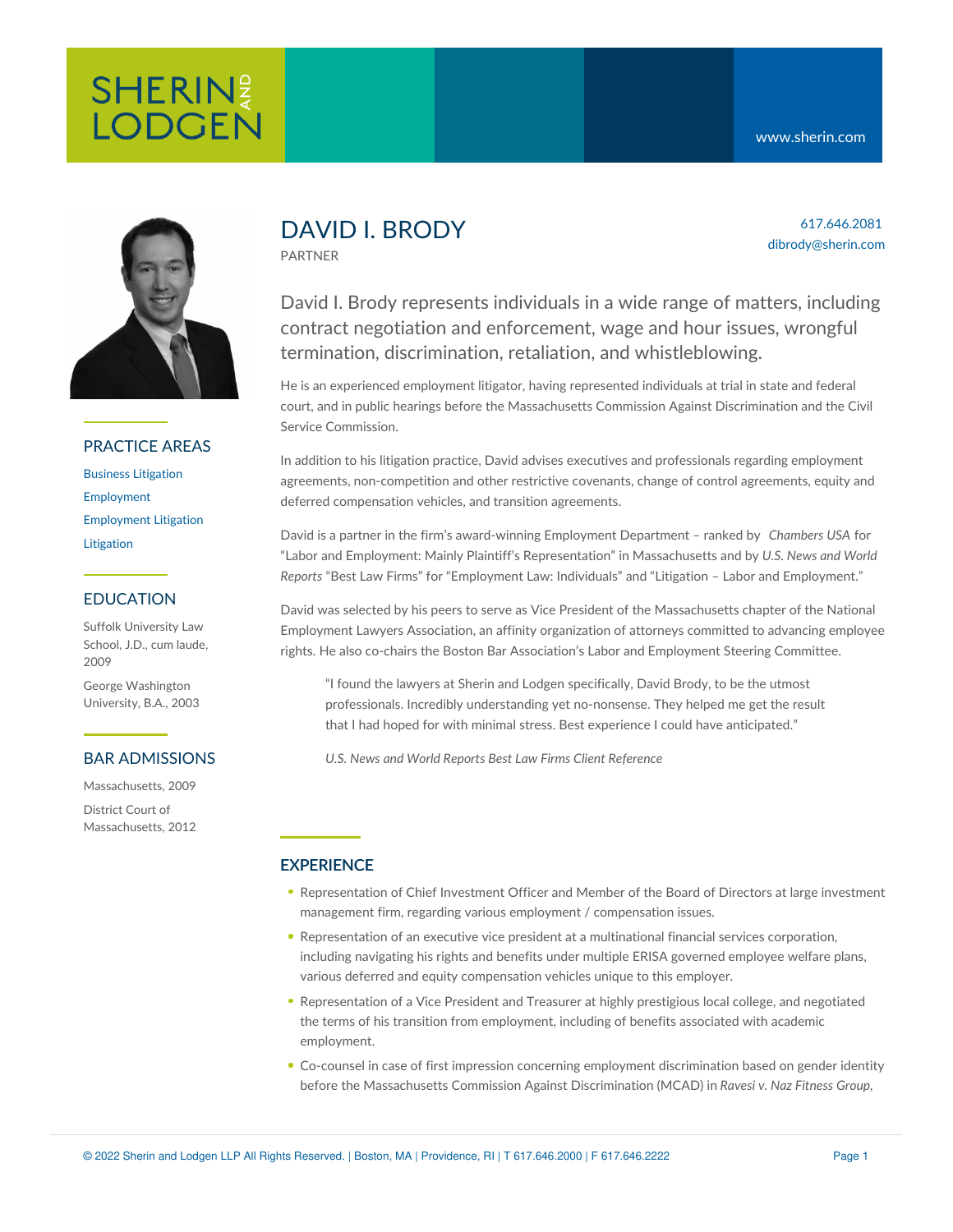

*Inc*., MCAD No. 10-BEM-03164

- Co-counsel in case obtaining six figure emotional distress award for an individual bringing claims of disability discrimination in *Cooper v. Raytheon Co*., MCAD No. 11-BEM-01635
- Co-counsel in case establishing housing discrimination on the basis of veteran status in Suffolk Superior Court in *Morgan v. Roberts, et al.*, C.A. No. 1284-CV-02028, and successfully defeated appeal to the Massachusetts Appeals Court in *Morgan v. Roberts*, 90 Mass. App. Ct. 1101.

#### ACCOLADES

- Included in 2021 *Lawdragon* 500 Leading Plaintiff Employment & Civil Rights Lawyers guide
- Listed in *The Best Lawyers in America ©*
- Listed as a *Rising Star* by Massachusetts *Super Lawyers*

### SPEAKING ENGAGEMENTS

- "Understanding Employment Rights and Obligations Concerning Veterans and [Servicemembers](https://bostonbar.org/membership/events/event-details?ID=38567) ," moderator, Boston Bar Association, February 24, 2022
- "The New Normal? COVID-19 in the Workplace [Post-Omicron](https://bostonbar.org/membership/events/event-details?ID=38774) ," speaker, Boston Bar Association, February 14, 2022
- "Vaccine Mandates in the [Workplace](https://bostonbar.org/membership/events/event-details?ID=38318)," co-moderator, Boston Bar Association, November 3, 2021
- "The Supremes A Review of Recent Labor and [Employment](https://bostonbar.org/membership/events/event-details?ID=37402) Decisions at the U.S. Supreme Court and Supreme Judicial Court," speaker, Boston Bar Association, September 23, 2021
- "Risk Mitigation & Best Practices for Engaging in Racial Justice Work: Employment Law Presentation," speaker, AALS 2021 Summer Clinicians of Color Racial Justice Workshop, July 15, 2021
- "[Transnational](https://bostonbar.org/membership/events/event-details?ID=37490) Executive Employment," moderator, Boston Bar Association, April 28, 2021
- "How to Conduct an Internal Harassment & Bullying [Investigation](https://www.mcle.org/product/catalog/code/2210136RB1) ," speaker, Massachusetts Continuing Legal Education, April 6, 2021
- "Challenges, Benefits and Tips for Remote Mediations or Arbitrations in Labor and Employment Disputes," speaker, [Massachusetts](https://www.massbar.org/events/cle-program?productId=8207&kitId=8211&view=month) Bar Association, March 10, 2021
- "Show Me the Money: A [Beginner's](https://bostonbar.org/membership/events/event-details?ID=36764) Guide to Wage and Hour Laws ," speaker, Boston Bar Association, January 29, 2021
- "Counter Claims and the [Anti-SLAPP](https://bostonbar.org/membership/events/event-details?ID=36317) Statute ," moderator, Boston Bar Association, October 1, 2020
- "The top 7 recent [employment](https://www.workforce.com/news/the-top-7-recent-employment-law-cases-you-should-know) law cases you should know, " author, *Workforce*, July 31, 2020
- "[Employment](https://youtu.be/MQoJEPrTFm8) Hot Topics in the time of COVID-19 ," panelist, Essex Partners, July 22, 2020
- "The Supremes: A Review of Recent Labor and Employment Decisions at the U.S. Supreme Court and Supreme Judicial Court," speaker, Boston Bar Association, June 16, 2020
- "Show Me the Money: A [Beginner's](https://bostonbar.org/mobile/mobile-calendar/mobile-event-details?ID=33657) Guide to Wage and Hour Laws, " speaker, Boston Bar Association, January 31, 2020
- "Litigating [Employment](https://www.bostonbar.org/membership/events/event-details?ID=28965) Cases: Recent Trends and Rule Changes, " moderator, Boston Bar Association, June 10, 2019
- "Show Me the Money: A Beginner's Guide to Wage and Hour Laws," speaker, Boston Bar Association,